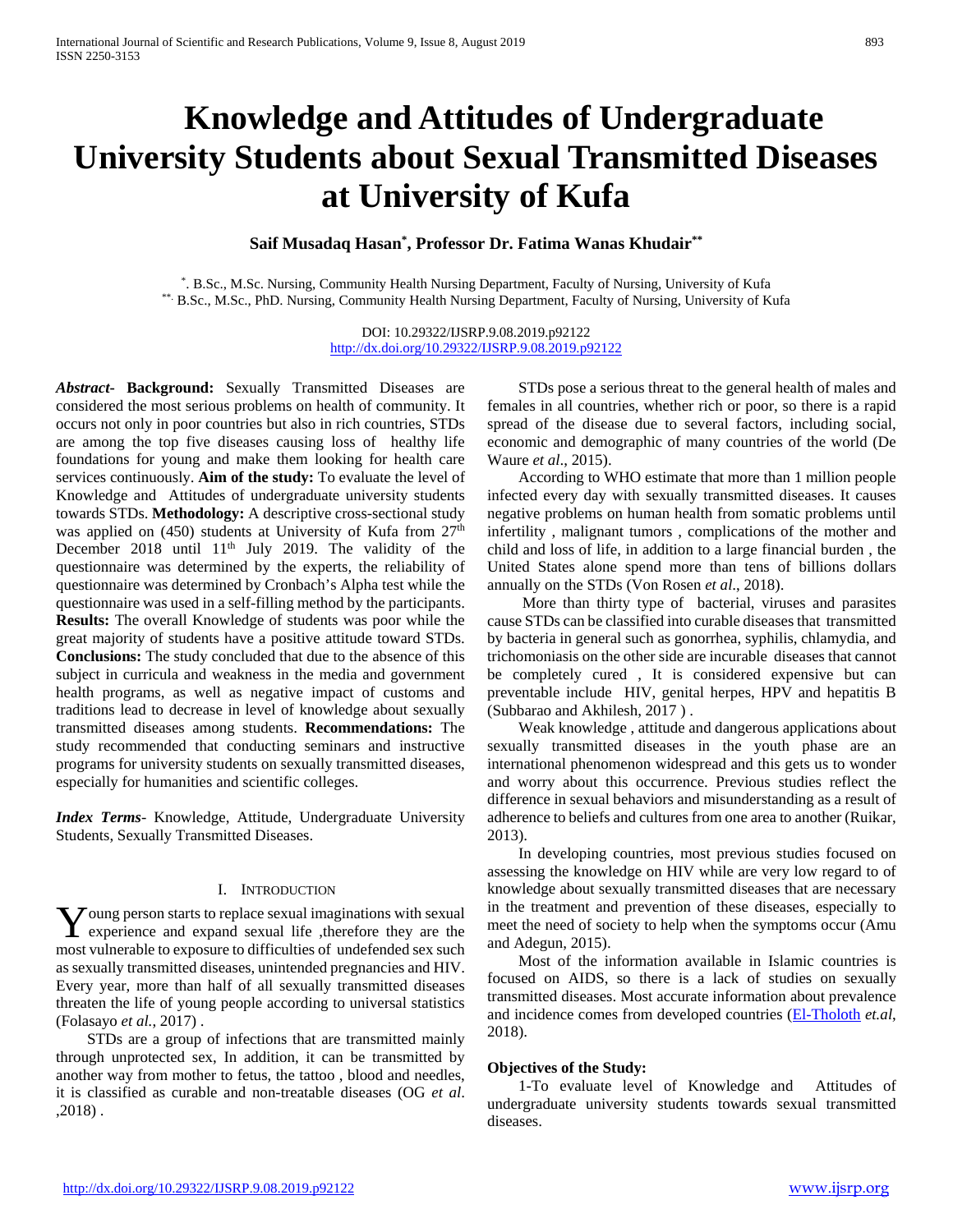2- To find out the relationship between the level of knowledge and attitudes towards sexual transmitted diseases and their socio-demographic characteristic of (age, gender, residency, marital status, monthly income, educational level of father and mother ,occupation of father and mother , living place, family type and sources of previous information about STDs).

# II. METHODOLOGY

**Study Design:** Descriptive design a cross-sectional study are implemented to achieve the objective of study for the period from  $27<sup>th</sup>$  December 2018 until,  $11<sup>th</sup>$  July 2019.

 **Ethical Consideration:** The students were informed about the nature of the research and its future benefits for the community and they agreed to participate as a sample for research. Promised to maintain the confidentiality of the student's identity and disclose its information and not to be named by filling the questionnaire through the self-administrated .

 **Setting of the Study:** The study was conducted in (15) faculties at University of Kufa.

**The Sampling :** The sample selected was 450 students from different faculties in University of Kufa for the study. a probability sampling technique (cluster sample ) used through dividing KUFA University to three classifications (Health faculties, Scientific faculties & Humanistic faculties ) then 5 faculties from each classification was selected randomly and  $30$  student in  $4<sup>th</sup>$  grade from each faculty without representation to its proportional (disproportional allocation).

 **Instrument of the Study :** The questionnaire was divided into three main parts (socio-demographic information, questions on knowledge about Sexually Transmitted Diseases and questions to determine student's attitudes regarding Sexually Transmitted Diseases).

 **Study Validity:** To validate the questionnaire use method of face validity (Panel of Experts) which have more than 10 years of experience at their jobs field. It was designed and presented to (22) experts in community health .

 **Reliability:** The reliability of questionnaire was determined during the completion of the pilot study by Cronbach's Alpha coefficient test, the test was conducted on all questions of knowledge and attitude. The result of test showed acceptable reliability depending on the value of the Cronbach's Alpha which was (0.901) for knowledge scale and (0.731) for attitude scale.

# **The Statistical Analysis:**

 The data of (450) students were examined by use the Statistical Package of Social Sciences program (SPSS) version 23 , 2015. for statistical analysis.

# **Scoring:**

# **1. Knowledge Scores:**

 Each item of the knowledge questions has three responses, yes, no, don't know, the responses of participants were categorized either, correct, incorrect or uncertain. The scores were 3 points for accurate answer, 2 points for uncertain answer and 1 point for incorrect answer, The evaluation of the knowledge then categorized according to mean of score into three categories **:**

# 1 – 1.66 **Poor Knowledge**

1.67 – 2.33 **Fair Knowledge** 

2.34 – 3 **Good Knowledge** 

# **2. Attitude Scores:**

 Each item of the Attitude questions had three responses, Agree, undecided, Disagree , therefore, according to the ideal answers for each questions, the responses of participants categorized either, correct, incorrect. The evaluation of the Attitude then categorized according to mean of score into two categories **:** 

# MS. ≥ 2 **Positive Attitude**

MS. < 2 **Negative Attitude**

# **Limitation of the study:**

This study faces some difficult during its process:

- 1- Administrative routine in government institutions in order to obtain approval of sample collection.
- 2- Withdrawal number of female participation in the study due to their embarrassment.
- 3- It was not so easy to reach subjects because they believed that STDs are considered stigma and socially unacceptable.
- 4- Limited studies related STDs in Iraq .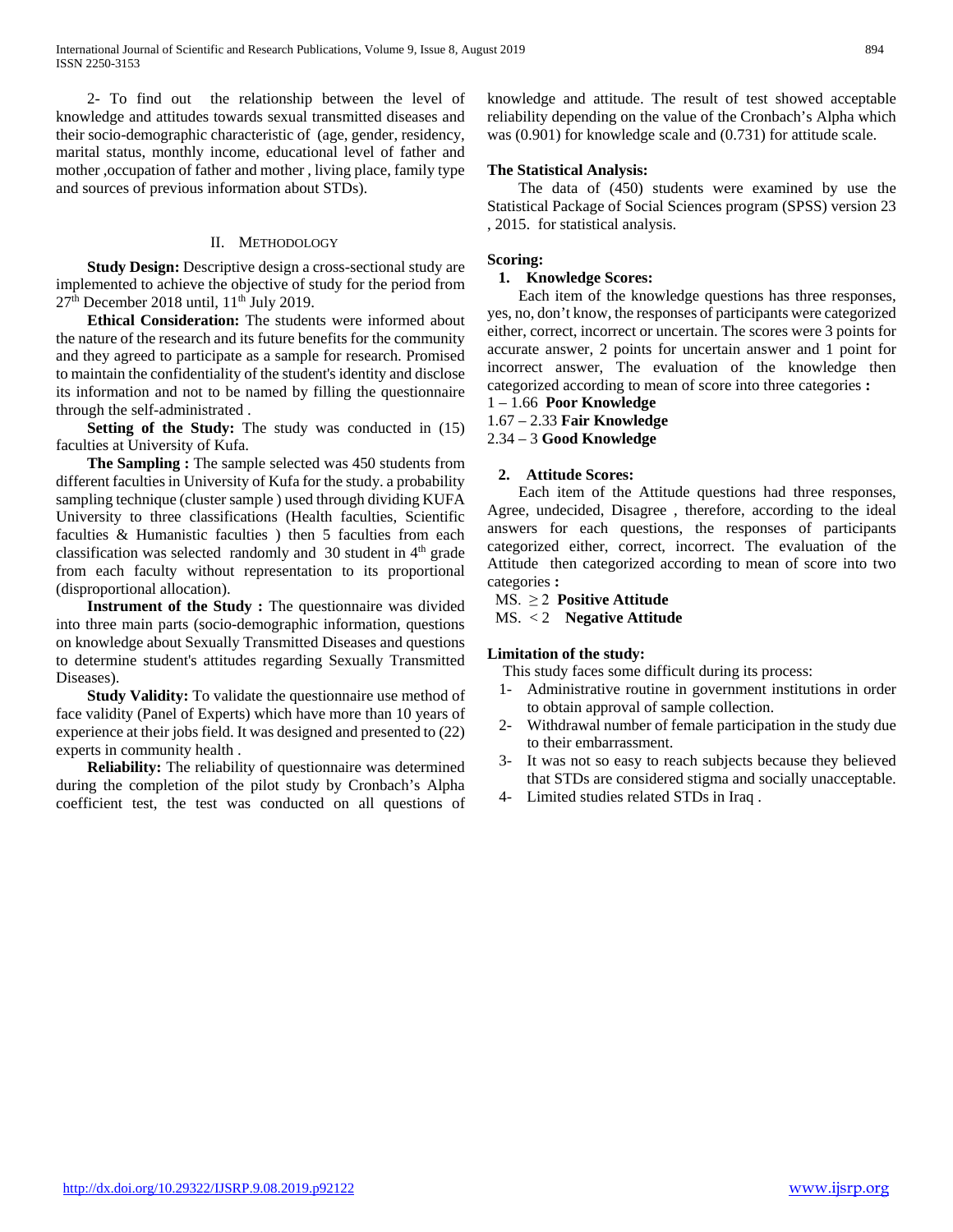# III. RESULTS :

# **Table 1 : Study Sample Demographic Data**

| <b>Demographic Data</b>  | <b>Rating And Intervals</b>                       | Frequency        | <b>Percent</b> |
|--------------------------|---------------------------------------------------|------------------|----------------|
|                          | $21 - 23$                                         | 371              | 82.4           |
|                          | $24 - 26$                                         | 68               | 15.1           |
| Age (Years)              | 27 and more                                       | 11               | 2.4            |
|                          | $Mean \pm SD$                                     | $22.47 \pm 1.50$ |                |
|                          | Male                                              | 309              | 68.7           |
| <b>Gender</b>            | Female                                            | 141              | 31.3           |
|                          | Urban                                             | 352              | 78.2           |
| <b>Residence</b>         | Rural                                             | 98               | 21.8           |
|                          | Single                                            | 360              | 80.0           |
|                          | Married                                           | 85               | 18.9           |
| <b>Marital status</b>    | Divorced                                          | 4                | 0.9            |
|                          | Separated                                         | $\mathbf{1}$     | 0.2            |
|                          | Not Enough                                        | 65               | 14.4           |
| <b>Economic</b> status   |                                                   |                  |                |
|                          | Some Enough                                       | 174              | 38.7           |
|                          | Enough                                            | 211              | 46.9           |
|                          | Friend                                            | 20               | 4.4            |
| With whom do you live    | Family                                            | 362              | 80.4           |
|                          | <b>Internal Department</b>                        | 68               | 15.1           |
|                          | Nuclear Family                                    | 212              | 47.1           |
| <b>Family type</b>       | <b>Extended Family</b>                            | 208              | 46.2           |
|                          | <b>Single Parent Family</b>                       | 30               | 6.7            |
|                          | Illiterate                                        | 30               | 6.7            |
|                          | Able to Read and Write                            | 63               | 14.0           |
|                          | Primary School Graduate                           | 68               | 15.1           |
| <b>father Education</b>  | Intermediate School Graduate                      | 63               | 14.0           |
|                          | Preparatory School Graduate                       | 35               | 7.8            |
|                          | <b>Institute Graduate</b>                         | 74               | 16.4           |
|                          | College Graduate                                  | 98               | 21.8           |
|                          | Post Graduate                                     | 19               | 4.2            |
|                          | Illiterate                                        | 67               | 14.9           |
|                          | Able to Read and Write<br>Primary School Graduate | 87<br>91         | 19.3<br>20.2   |
| <b>Mother Education</b>  | Intermediate School Graduate                      | 63               | 14.0           |
|                          | Preparatory School Graduate                       | 43               | 9.6            |
|                          | <b>Institute Graduate</b>                         | 46               | 10.2           |
|                          | College Graduate                                  | 52               | 11.6           |
|                          | Post Graduate                                     | $\mathbf{1}$     | 0.2            |
|                          | Employee                                          | 172              | 38.2           |
|                          | Free works                                        | 151              | 33.6           |
| <b>Father Occupation</b> | Retired                                           | 66               | 14.7           |
|                          | Unemployed                                        | 61               | 13.6           |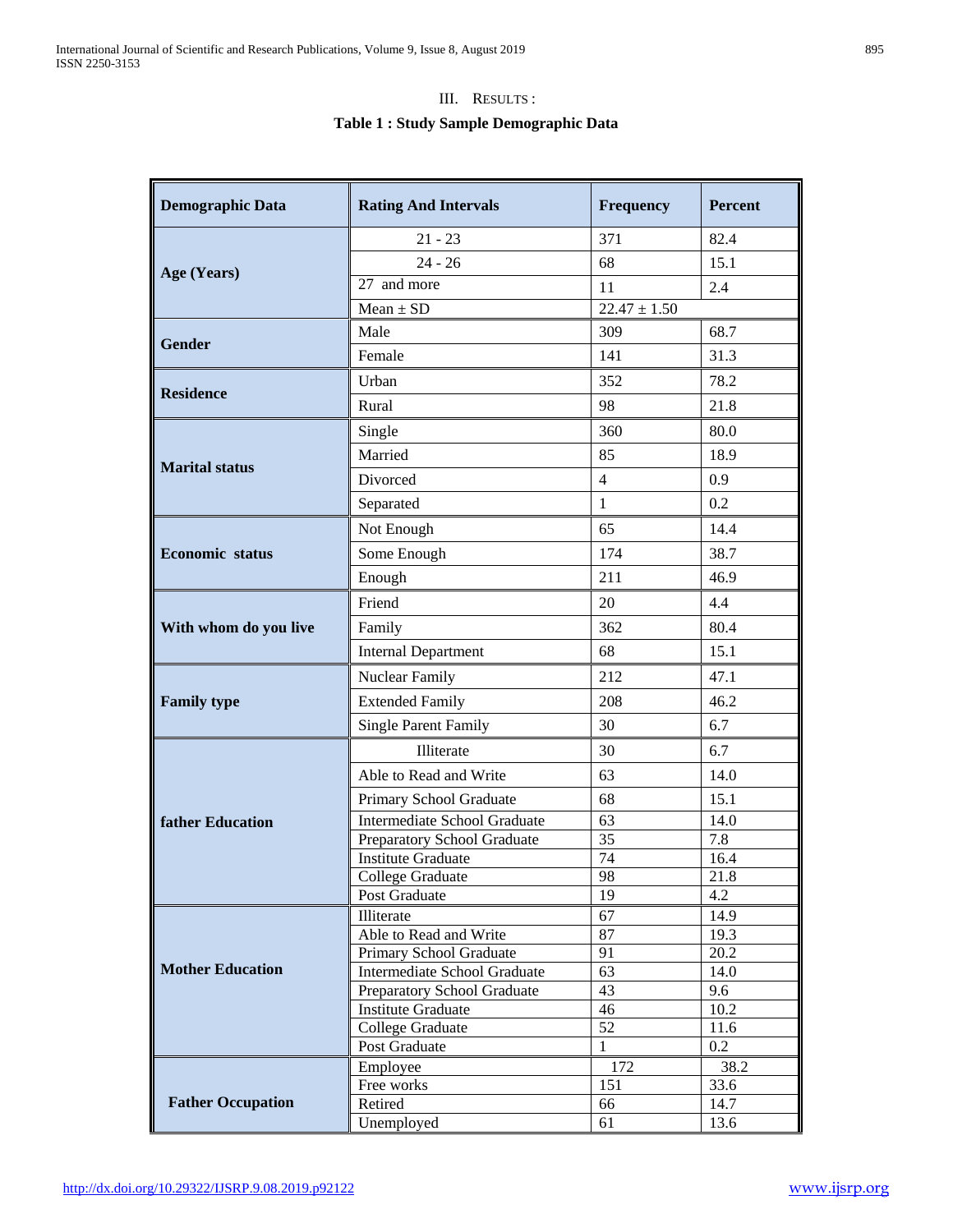# **Continue Table 1**

|                                   | Employee                   | 77  | 17.1  |
|-----------------------------------|----------------------------|-----|-------|
| <b>Mother Occupation</b>          | Free works                 | 11  | 2.4   |
|                                   | Retired                    | 16  | 3.6   |
|                                   | Housewife                  | 346 | 76.9  |
|                                   | <b>Health Colleges</b>     | 150 | 33.3  |
| <b>Classification of Colleges</b> | <b>Scientific Colleges</b> | 150 | 33.3  |
|                                   | Humanistic Colleges        | 150 | 33.3  |
|                                   | <b>Total</b>               | 450 | 100.0 |



Table (4.1) shows that a total of 450 participants are from undergraduate university students. It was  $(82.4)$  % for ages  $(21 - 23)$ , males were the dominant represented (68.7%) compared to females (31.3%). A majority of the participants (78.2%) were urban residents and (80%) of participants are single . Concerning economic status the study results show that the highest percentage of the study sample (46.9%) are within Enough . Regarding to the living situation, the study results show that the majority of the study sample (80.4%) are living with their families. Regarding to family type (47.1%) of them from nuclear families. Concerning the Father's education the study indicates (21.8%) of them graduated from College, While mother's education (20.2%)of them graduated from primary school. Concerning the Father's occupation, the study indicates (38.2%) of them Employee, in regarding to mother's occupation (76.9%) of them housewife. In the case of colleges the percentage was equal (150) students for each classification .

 **Table 2 : Overall Student's Knowledge about STDs**

| score<br>of       | of<br><b>Levels</b><br>knowledge | <b>Frequency</b> | <b>Percent</b> | <b>Mean Score</b> | <b>Overall</b><br><b>Assessment</b> | of<br>Good<br>( <i>mean</i><br>$2.34 - 3$ ), Fair (mean<br>$1.67 - 2.33$ ),<br>score |  |  |  |
|-------------------|----------------------------------|------------------|----------------|-------------------|-------------------------------------|--------------------------------------------------------------------------------------|--|--|--|
| Poor<br>$1.66$ ), | Poor                             | 274              | 60.9           |                   |                                     | (mean of score 1-<br>cut off point $(0.66)$                                          |  |  |  |
| This              | Fair                             | 149              | 33.1           |                   |                                     | table shows that the                                                                 |  |  |  |
|                   | Good                             | 27               | 6.0            | 1.66              | Poor                                | overall level of the<br>Knowledge<br><sub>of</sub>                                   |  |  |  |
| is                | <b>Total</b>                     | 450              | 100.0          |                   |                                     | students about STDs<br>Poor see figure 1                                             |  |  |  |

 **Figure 1: Distribution of participant according to overall knowledge about STDs** 

 **Table 3 : Overall Student's Attitude about STDs . (Mean of score < 2 Negative , Mean of score ≥ 2 Positive) .**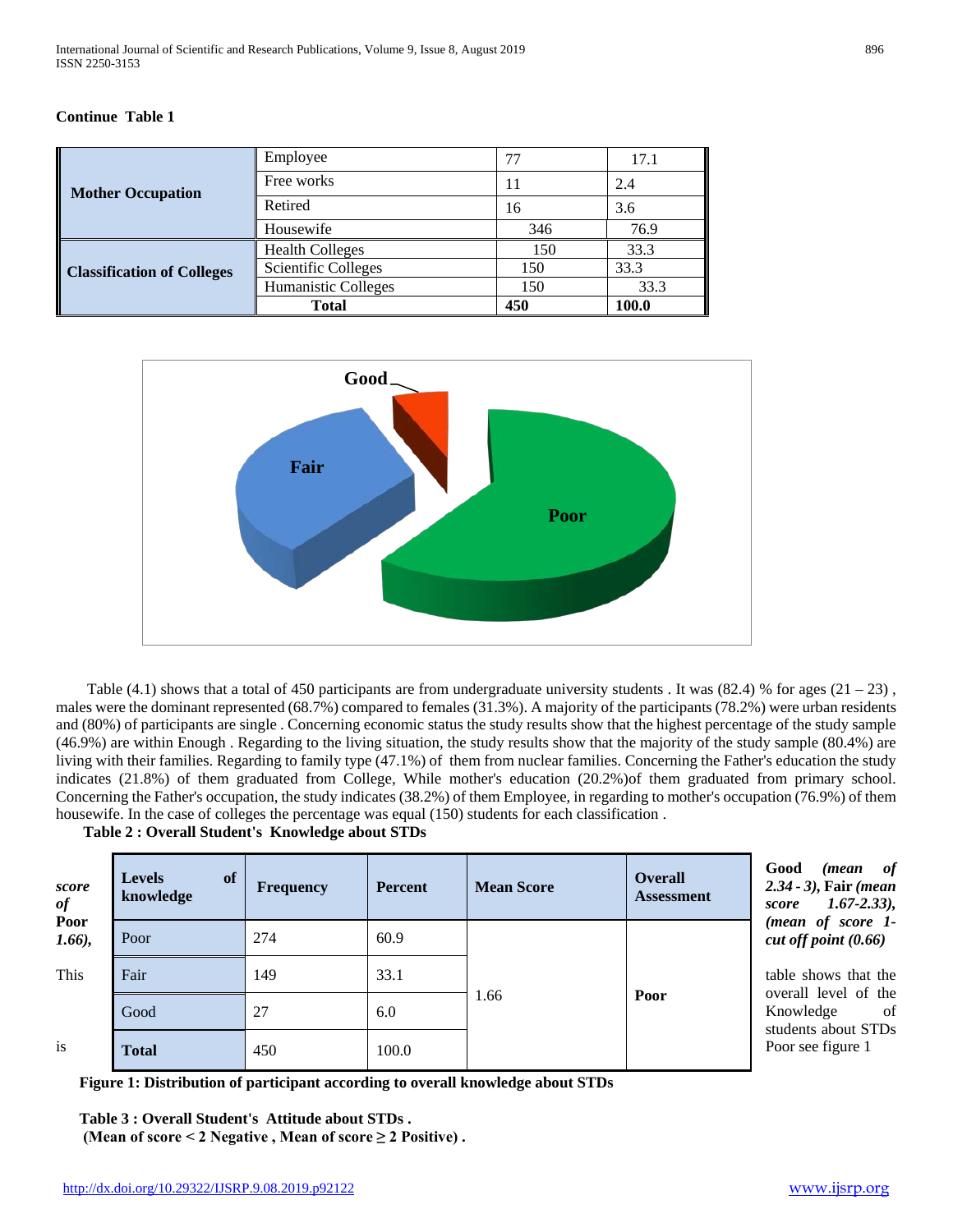This table reveals that overall assessment of students attitude about STDs is positive. **Table 4 : Association between student's Knowledge about STDs and their demographic data**

| Levels of Attitude | <b>Frequency</b> | Percent | <b>Mean Score</b> | Overall Attitude |
|--------------------|------------------|---------|-------------------|------------------|
| <b>Negative</b>    | 94               | 16.9    |                   |                  |
| <b>Positive</b>    | 356              | 83.1    | 2.28              | <b>Positive</b>  |
| Total              | 450              | 100.0   |                   |                  |

| Socio-                            | <b>Rating and interval</b>               | <b>Overall knowledge</b> |                 |                      | <b>Value</b>   | DF.            | <b>P.value</b> |
|-----------------------------------|------------------------------------------|--------------------------|-----------------|----------------------|----------------|----------------|----------------|
| demographic<br><b>Data</b>        |                                          | poor                     | fair            | good                 | $\mathbf{X}^2$ |                |                |
| Age                               | $21 - 23$                                | 228                      | 118             | 25                   |                |                |                |
| (years)                           | $24 - 26$                                | 40                       | 27              | $\mathbf{1}$         | 4.09           | $\overline{4}$ | 0.39<br>NS.    |
|                                   | $\frac{27}{+}$                           | $\overline{6}$           | $\overline{4}$  | $\mathbf{1}$         |                |                |                |
|                                   | Male                                     | 198                      | 103             | 8                    |                |                | 0.001          |
| <b>Gender</b>                     | Female                                   | $\overline{76}$          | $\overline{46}$ | $\overline{19}$      | 20.78          | $\overline{2}$ | HS.            |
|                                   | Urban                                    | 209                      | 117             | 26                   |                |                | 0.05           |
| <b>Residence</b>                  | Rural                                    | 65                       | $\overline{32}$ | $\mathbf{1}$         | 5.79           | $\overline{2}$ | S.             |
|                                   | Single                                   | 213                      | 116             | 23                   |                |                |                |
| <b>Marital Status</b>             | Married                                  | 57                       | 30              | $\overline{4}$       |                |                |                |
|                                   | Divorced                                 | $\overline{4}$           | $\overline{0}$  | $\overline{0}$       | 9.24           | 6              | 0.16<br>NS.    |
|                                   | Separated                                | $\Omega$                 | $\overline{3}$  | $\Omega$             |                |                |                |
|                                   |                                          |                          |                 |                      |                |                |                |
| <b>Economic</b>                   | Not Enough                               | 44                       | 19              | $\overline{2}$       |                |                |                |
| <b>Status</b>                     | Some Enough                              | 108                      | $\overline{59}$ | $\overline{7}$       | 5.51           | $\overline{4}$ | 0.23 NS.       |
|                                   | Enough                                   | 112                      | 71              | 18                   |                |                |                |
|                                   | Friend                                   | $\overline{7}$           | $\overline{12}$ | $\mathbf{1}$         | 9.28           | $\overline{4}$ | 0.054<br>NS.   |
| With whom do<br>you live          | Family                                   | 229<br>38                | 110<br>27       | $\overline{23}$<br>3 |                |                |                |
|                                   | Internal department                      |                          | 62              | 18                   |                |                |                |
| <b>Family type</b>                | Nuclear Family<br><b>Extended Family</b> | 132<br>125               | 77              | 6                    | 8.44           | $\overline{4}$ | $0.07$ NS.     |
|                                   | <b>Single Parent</b>                     | 17                       | 10              | 3                    |                |                |                |
|                                   | Illiterate                               | 16                       | 13              | $\mathbf{1}$         |                |                |                |
|                                   | Able to Read and Write                   | 44                       | $\overline{19}$ | $\overline{0}$       |                |                |                |
|                                   | Primary School Graduate                  | 44                       | $\overline{24}$ | $\overline{0}$       |                |                |                |
|                                   | Intermediate<br>School                   | 43                       | 17              | 3                    |                |                |                |
|                                   | Graduate                                 |                          |                 |                      | 37.04          | 14             | 0.001          |
| <b>Father</b><br><b>Education</b> | Preparatory School Graduate              | $\overline{22}$          | $\overline{12}$ | $\mathbf{1}$         |                |                | HS.            |
|                                   | <b>Institute Graduate</b>                | $\overline{43}$          | $\overline{26}$ | $\overline{5}$       |                |                |                |
|                                   | College Graduate                         | $\overline{55}$          | 27              | 16                   |                |                |                |
|                                   | <b>Post Graduate</b>                     | 7                        | 11              | $\mathbf{1}$         |                |                |                |
|                                   | Illiterate                               | 37                       | 27              | $\overline{3}$       |                |                |                |
|                                   | Able to Read and Write                   | $\overline{58}$          | 28              | $\overline{1}$       |                |                |                |
|                                   | Primary School Graduate                  | $\overline{65}$          | $\overline{25}$ | $\,1\,$              |                |                |                |
|                                   | Intermediate<br>School                   | $\overline{37}$          | 21              | $\overline{5}$       | 41.85          | 14             | 0.001<br>HS.   |
| <b>Mother</b>                     | Graduate                                 |                          |                 |                      |                |                |                |
| <b>Education</b>                  | Preparatory School Graduate              | 28                       | 13              | $\overline{2}$       |                |                |                |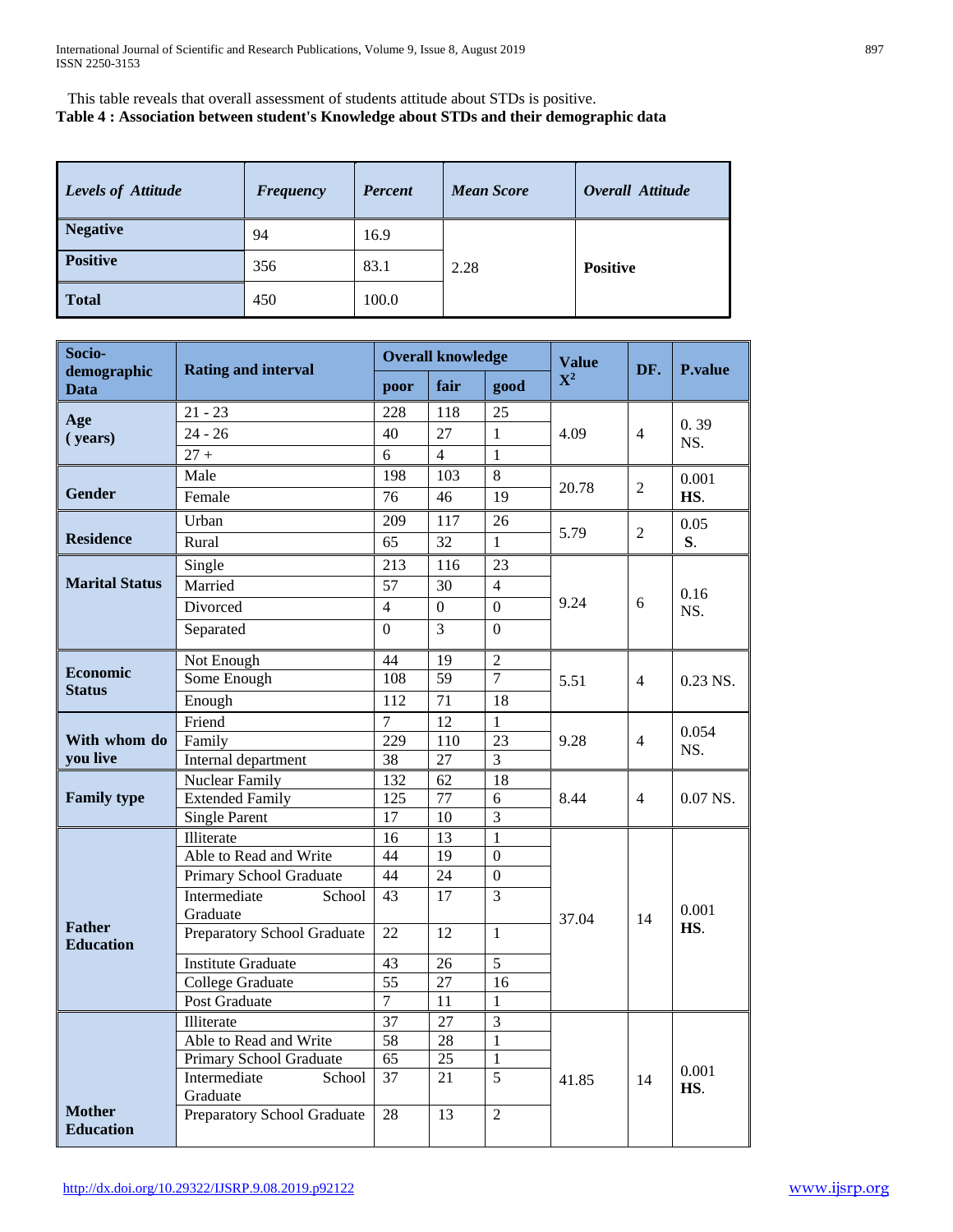|                                      | <b>Institute Graduate</b> | 24             | 16           | 6                |                       |  |              |
|--------------------------------------|---------------------------|----------------|--------------|------------------|-----------------------|--|--------------|
|                                      | College Graduate          | 25             | 19           | 8                |                       |  |              |
|                                      | Post Graduate             | $\Omega$       | $\mathbf{0}$ | 1                |                       |  |              |
|                                      | Employee                  | 113            | 46           | 13               |                       |  |              |
| <b>Father</b><br>Occupation          | Free works                | 92             | 48           | 11               | 13.33<br>6            |  | 0.058<br>NS. |
|                                      | Retired                   | 33             | 32           | 1                |                       |  |              |
|                                      | Unemployed                | 36             | 23           | $\overline{2}$   |                       |  |              |
|                                      | Employee                  | 31             | 32           | 14               |                       |  |              |
| <b>Mother</b><br>Occupation          | Free works                | 11             | $\Omega$     | $\Omega$         | 41.72<br>6            |  | 0.001<br>HS. |
|                                      | Retired                   | $\overline{7}$ | $\mathbf{Q}$ | $\mathbf{0}$     |                       |  |              |
|                                      | Housewife                 | 225            | 108          | 13               |                       |  |              |
|                                      | <b>Health Colleges</b>    | 26             | 97           | 27               |                       |  |              |
| <b>Classification</b><br>of colleges | Scientific Colleges       | 130            | 20           | $\boldsymbol{0}$ | 194<br>$\overline{4}$ |  | 0.001<br>HS. |
|                                      | Humanistic Colleges       | 118            | 32           | $\Omega$         |                       |  |              |

**P-value (probability value) , DF. (degree of freedom ) , NS: Non-Significant at P> 0.05 ; S: Significant at P<0.05 ; HS: Highly Significant at P<0.01 ; X2 :Chi- Square ;** *p***-value : probability value .**

 Table (4) showed that the association between overall knowledge of participants with their socio-demographic characteristics . it had been found that a highly significant associated with (Gender , Father and mother education , Mother occupation and Classification of colleges) , also there is a significant association with Residence while the remaining factor has no significant association .

| Socio-<br>demographic  |                            | <b>Overall Attitude</b>     |                              | ${\bf X}^2$ | <b>DF</b>      | <b>P.</b> |
|------------------------|----------------------------|-----------------------------|------------------------------|-------------|----------------|-----------|
| <b>Data</b>            | <b>Rating and interval</b> | <b>Negative</b><br>$(n=94)$ | <b>Positive</b><br>$(n=356)$ | Valu<br>e   |                | value     |
| Age                    | $21 - 23$                  | 61                          | 310                          |             |                | 0.63      |
| (years)                | $24 - 26$                  | 12                          | 56                           | 0.92        | $\overline{2}$ | NS.       |
|                        | $27+$                      | 3                           | 8                            |             |                |           |
|                        | Male                       | 53                          | 256                          | 0.04        | $\mathbf{1}$   | 0.82      |
| Gender                 | Female                     | 23                          | 118                          |             |                | NS.       |
|                        | Urban                      | 56                          | 296                          | 1.10        | 1              | 0.29      |
| <b>Residence</b>       | Rural                      | 20                          | 78                           |             |                | NS.       |
|                        | Single                     | 64                          | 296                          |             |                |           |
|                        | Married                    | 11                          | 74                           | 1.53        | 3              | 0.67      |
| <b>Marital Status</b>  | Divorced                   | 1                           | 3                            |             |                | NS.       |
|                        | Separated                  | $\overline{0}$              | 1                            |             |                |           |
|                        | Not Enough                 | 13                          | 52                           | 2.01        | $\overline{2}$ | $0.36$ NS |
| <b>Economic Status</b> | Some Enough                | 24                          | 150                          |             |                |           |
|                        | Enough                     | 39                          | 172                          |             |                |           |
|                        | Friend                     | $\Omega$                    | 20                           |             |                |           |
| With whom do           | Family                     | 69                          | 293                          | 7.38        | $\overline{2}$ | 0.06      |
| you live               | Internal department        | $\overline{7}$              | 61                           |             |                | <b>NS</b> |
|                        | Nuclear Family             | 30                          | 182                          | 4.26        | $\overline{2}$ | 0.11      |
| <b>Family type</b>     | <b>Extended Family</b>     | 43                          | 165                          |             |                | NS.       |
|                        | <b>Single Parent</b>       | 3                           | 27                           |             |                |           |
|                        | Illiterate                 | 3                           | 27                           |             | $\overline{7}$ |           |

# **Table 5: Association between student's Attitude about STDs and demographic data**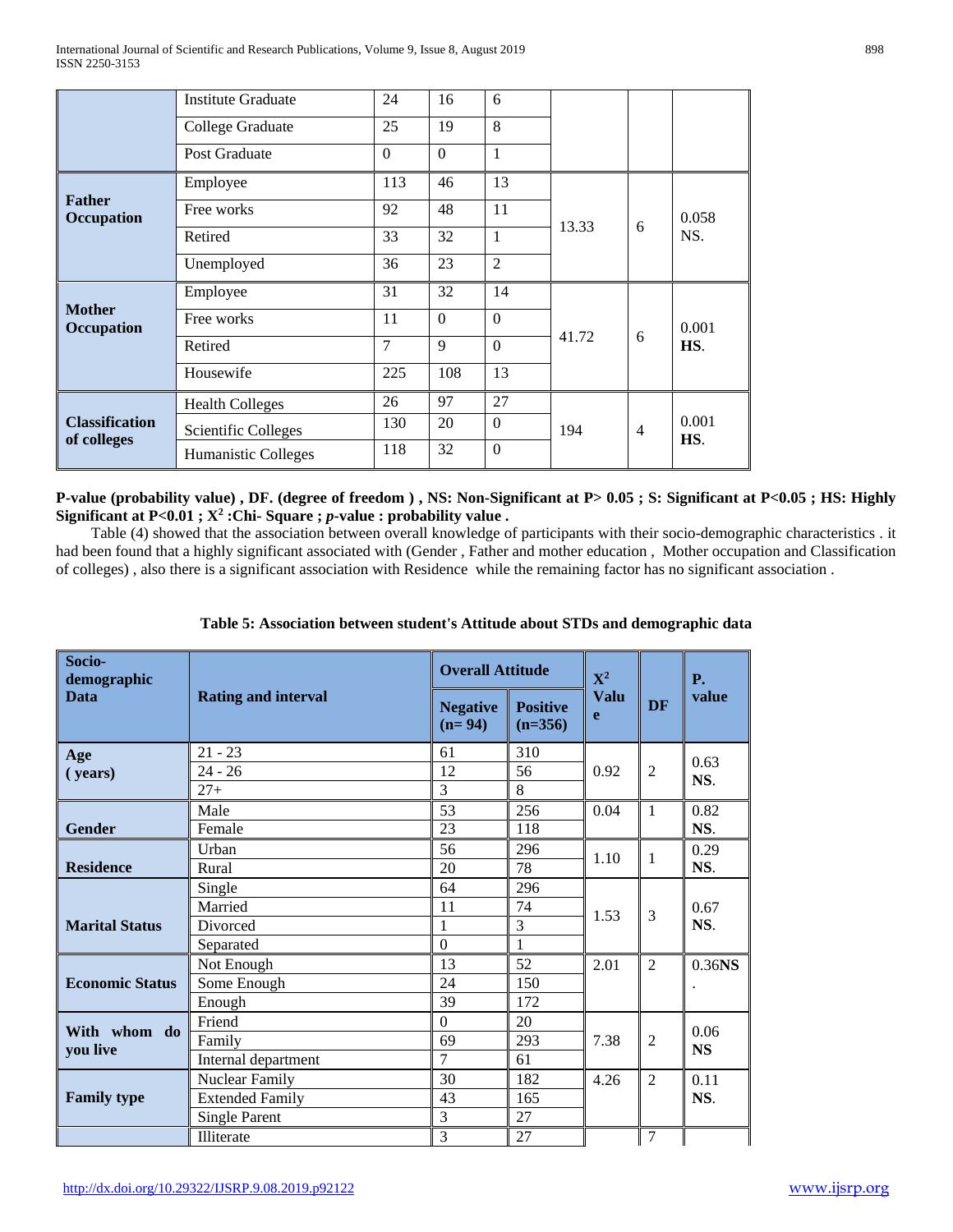|                             | Able to Read and Write              | 19             | 44             |       |                | 0.06        |
|-----------------------------|-------------------------------------|----------------|----------------|-------|----------------|-------------|
|                             | Primary School Graduate             | 15             | 53             |       |                | NS.         |
| <b>Father</b>               | <b>Intermediate School Graduate</b> | 7              | 56             |       |                |             |
| <b>Education</b>            | Preparatory School Graduate         | 6              | 29             | 13.39 |                |             |
|                             | <b>Institute Graduate</b>           | 11             | 63             |       |                |             |
|                             | College Graduate                    | 13             | 85             |       |                |             |
|                             | Post Graduate                       | $\overline{2}$ | 17             |       |                |             |
|                             | Illiterate                          | 12             | 55             |       |                |             |
|                             | Able to Read and Write              | 13             | 74             |       |                |             |
|                             | Primary School Graduate             | 14             | 77             |       | $\overline{7}$ | 0.73<br>NS. |
| <b>Mother</b>               | <b>Intermediate School Graduate</b> | 16             | 47             | 4.42  |                |             |
| <b>Education</b>            | Preparatory School Graduate         | $\overline{7}$ | 36             |       |                |             |
|                             | <b>Institute Graduate</b>           | $\overline{7}$ | 39             |       |                |             |
|                             | College Graduate                    | 7              | 45             |       |                |             |
|                             | Post Graduate                       | $\theta$       |                |       |                |             |
|                             | Employee                            | 31             | 141            |       |                |             |
| <b>Father</b>               | Free works                          | 28             | 123            | 1.71  | 3              | 0.63        |
| Occupation                  | Retired                             | 8              | 58             |       |                | NS.         |
|                             | Unemployed                          | 9              | 52             |       |                |             |
|                             | Employee                            | 5              | 72             |       |                |             |
| <b>Mother</b><br>Occupation | Free works                          | 6              | $\overline{5}$ | 18.96 | $\overline{3}$ | 0.001       |
|                             | Retired                             |                | 15             |       |                | HS.         |
|                             | Housewife                           | 64             | 282            |       |                |             |
|                             | <b>Health Colleges</b>              | 8              | 142            |       |                | 0.001       |
| Classification of           | <b>Scientific Colleges</b>          | 26             | 124            | 27.48 | $\overline{2}$ | HS.         |
| colleges                    | Humanistic Colleges                 | 42             | 108            |       |                |             |

**P-value (probability value) , DF. (degree of freedom ) , NS: Non-Significant at P> 0.05; S: Significant at P<0.05; HS: Highly Significant at P<0.01 ; X2 : Chi- Square ;** *p***-value : probability value .**

 Table (5) showed that the association between overall Attitude of participants with their socio-demographic characteristics . it had been found that non-significant association with most variables, except with (Mother Occupation and Classification of colleges) where a significant association had been found .

# IV. DISCUSSION :

 **Socio-demographic Characteristics Related to the Study sample ( table 1) :** The present results indicate that the most of study samples are within ages  $(21 – 23)$  year old $(82.4)$ . This result is supported by (Al Naggar and Al Jashamy, 2011) who reported that  $(21 – 23)$  is dominated age group in their study. Regarding gender, more than two third of study samples are males (68.7%) . This result agree with (Al Naggar and Al Jashamy, 2011) who mention that nearly two third of study sample was male. Concerning residency area, more than three quarters of the participants are from urban area (78.2%). This result is in the same line with (Demis *et al.*, 2017) they revealed that three quarters of the participants are urban residents (75.6 %). With regard to marital status, the study results show that the majority of study sample are single (80%). This result is supported by (Al- Malki, 2014 ; Fonte *et al*. , 2018 ) who found that the majority of study sample was single (94%). According to economic status, the study results indicate that less than half of the study subjects are within enough level (46.9%). Regarding living situation and family type

, most of students are living with their families(80.4%) and less than half of them from nuclear families. This result in the same line with (Demis *et al.*, 2017). They indicated that less than three quarters of the participants are living with family, the study indicates that less than quarter of them with college graduation. This result is supported by (Mohamed and Ahmed, 2018) who reported that university level is dominate Father's education in this study. Regarding mother's education, the study result shows that less than quarter of study sample, their mothers graduated from primary school. This result agrees with (Megersa *et al.*, 2017) who revealed that one third of study findings are primary school level dominate mother's education (33% ). Relative to the father's occupation, almost more than one-third of their fathers are employees. this result comes along with (Demis *et al*., 2017) They found that more than half of the students had their fathers employed while the mother's occupation indicates that majority of their mothers are housewives. This result is agreement with (Mohamed and Ahmed, 2018). The study found that the majority of students were their mother's housewives. Concerning faculties classification, the results of our study showed that equal distribution for each classification of faculties including health, scientific and humanistic classifications. These findings are supported by (Fonte *et al.* , 2018) whose findings contain three colleges including Nursing , Law and Engineering colleges.

#### **Student's overall knowledge about STDs (table 2) :**

 The current results indicate that slightly two third of students have poor knowledge about STDs. The current results can be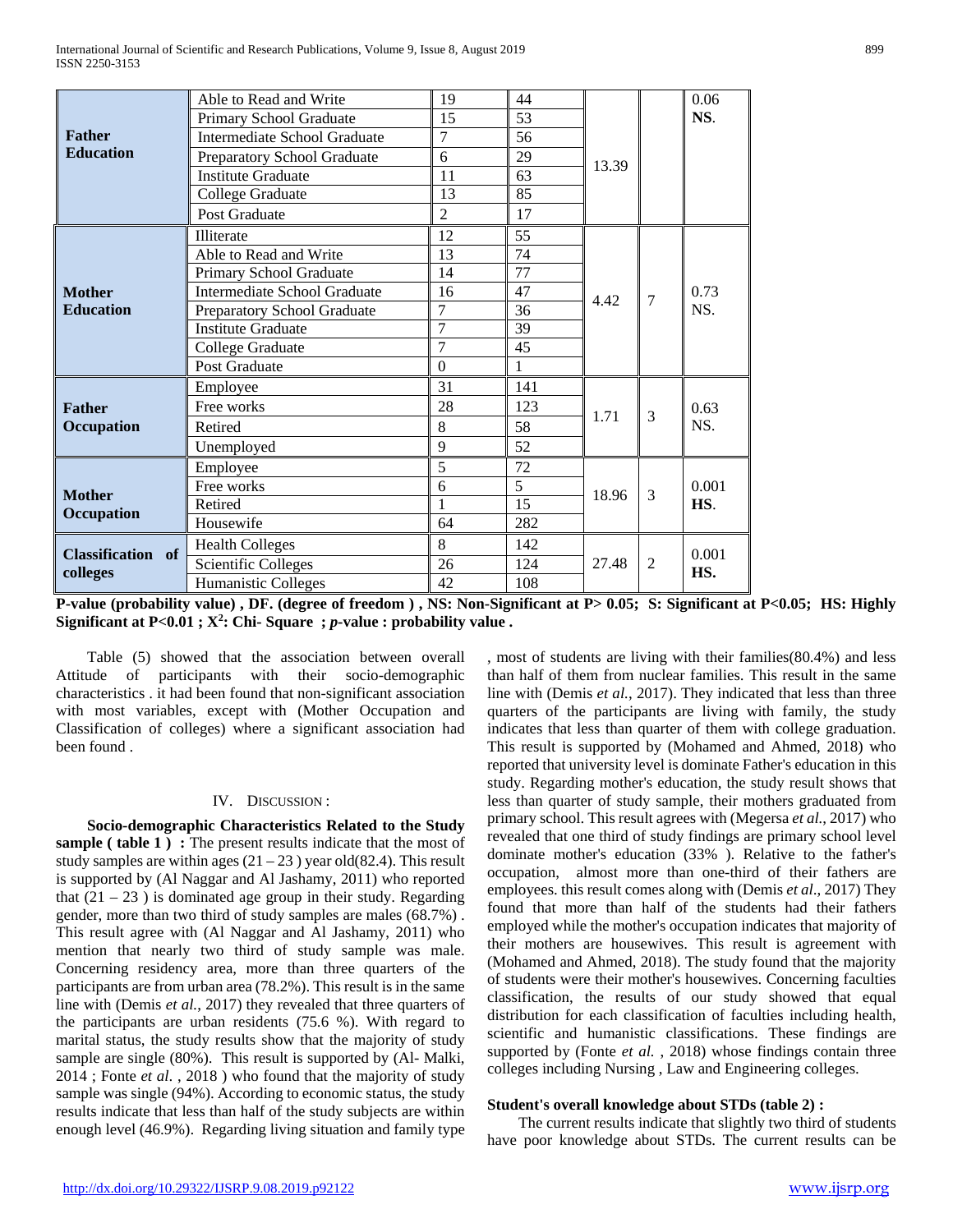interpreted by the lack of coverage of the curricula on the issues related to awareness of these diseases, in addition to the failure of prevention programs in the health institutions and lack of focus by the media and cultural customs. These results are supported by (Fonte *et al*. 2018) who indicated that the majority of participants had low level of knowledge.

#### **Student's Overall Attitude about STDs (table 3):**

 The current results indicate that most of students (83.1%) have positive attitude while less than quarter of them (16.9%) have negative attitude about STDs . The current results can be explained by the level of cultural and educational development of most students who produce acceptable behaviors and perceptions towards this phenomenon. This result comes along with (Demis et al., 2017) who found that most of study sample with positive attitude about STDs.

 **Associations between Student's overall Knowledge about STDs and their Socio-demographic Characteristics (tables 4 )** The study results show that a significant association between student's overall knowledge and (gender, residence, father and mother education , mother occupation and classification of faculties ) while the remaining factors had a non-significant association. These results agree with (Folasayo *et al*., 2017) their results showed that there is an association between knowledge about sexually transmitted diseases and (gender, residence and type of college) while (Demis *et al*., 2017) all of them stated that there are associations between knowledge about sexually transmitted diseases and (fathers education , mothers education and mothers job).

#### **Associations between Student's overall Attitude about STDs and their Socio-demographic Characteristics : ( tables 5 )**

 The study results show that there is a non-significant association between overall attitude and most of sociodemographic variables, except with (mother occupation and classification of colleges) there is a significant association. This result disagrees with (Mahmoud and Ahmed, 2018 ; Folasayo *et al*., 2017 ) they indicated that there is no association between student's attitude about STDs with their mother occupation and classification of faculties.

#### V. CONCLUSIONS

 As a result of the weakness of the curriculum, lack of media concentration, weak governmental health programs, and the negative impact of cultural backgrounds leading to deficit of knowledge among students.

# VI. RECOMMENDATIONS

 Conducting seminars and instructive programs for university students on sexually transmitted diseases especially for humanities and scientific colleges, Increasing the cooperation between the Ministry of Higher Education &scientific research and the Ministry of Education with the Ministry of Health in order to develop a curriculum to cover this important phenomenon in

society, Encouraging the creation of advertisements through the mass media to raise awareness about sexually transmitted diseases and their risks to young people, especially when traveling abroad and Conducting a further national studies with a wide range of sample.

#### **REFERENCES**

- [1] Al-Malki, B. M. (2014). Knowledge and awareness of sexually transmitted diseases among male university students in Taif, Saudi Arabia. International Journal of Medical Science and Public Health, 3(3), 342-349.
- [2] Al-Naggar, R. A., & Al-Jashamy, K. (2011). Perception of undergraduate university students towards sexually transmitted diseases: A qualitative study. Journal of Men's Health, 8(1), S87-S90.
- [3] Amu, E. O., & Adegun, P. T. (2015). Awareness and knowledge of sexually transmitted infections among secondary school adolescents in Ado Ekiti, South Western Nigeria. Journal of sexually transmitted diseases, 1(1), 1-5 .
- [4] Demis, A., Adera, A., & Workeneh, D. (2017). Determination of knowledge, attitudes and practices on prevention of sexually transmitted infections among seto semero high school students. MOJ Public Health, 5(5), 142-153.
- [5] De Waure, C., Mannocci, A., Cadeddu, C., Gualano, M. R., Chiaradia, G., Vincitorio, D., ... & Icciardi, W. (2015). Knowledge, attitudes and behaviour about Sexually Transmitted Infections: a survey among Italian university female students. Epidemiology Biostatistics and Public Health, 12(2), 1-11.
- [6] El-Tholoth, H. S., Alqahtani, F. D., Aljabri, A. A., Alfaryan, K. H., Alharbi, F., Alhowaimil, A. A., ... & Al-Afraa, T. (2018). Knowledge and attitude about sexually transmitted diseases among youth in Saudi Arabia. Urology annals, 10(2), 198.
- [7] Folasayo, A., Oluwasegun, A., Samsudin, S., Saudi, S., Osman, M., & Hamat, R. (2017). Assessing the knowledge level, attitudes, risky behaviors and preventive practices on sexually transmitted diseases among university students as future healthcare providers in the central zone of Malaysia: a cross-sectional study. International journal of environmental research and public health, 14(2), 159.
- [8] Fonte, V. R. F. D., Spindola, T., Francisco, M. T. R., Sodré, C. P., André, N. L. N. D. O., & Pinheiro, C. D. (2018). Young university students and the knowledge about sexually transmitted infections. Escola Anna Nery, 22(2), 1-7.
- [9] Mahmoud, S. F., Ahmed, N. M. E. (2018). The effect of providing educational sessions about sexually transmitted diseases on knowledge and attitudes of secondary school students at Zagazig City. Journal of Nursing Education and Practice, 8 (4), 16-27.
- [10] Megersa, N. D., Ahmed, S. M., Gutema, B. T., Teshome, G. S., Melketsedik, Z. A., & Tariku, E. Z. (2017). Knowledge, attitude and preventive practices towards sexually transmitted infection among preparatory school students of Arsi Negelle town. Journal of AIDS and Clinical Research, 8(12), 1-6 .
- [11] OG, O., LA, L., TO, A. (2018). Sexually Transmitted Diseases: Knowledge and Misconception of Adolescents in Okpokwu Local Government Area, Benue State, North Central Nigreia . International Journal of Medical Science and Health Research, 2(1), 10-20 .
- [12] Ruikar, H. A. (2013). Knowledge, attitude and practices about sexually transmitted infections-A study on undergraduate college students of Mumbai. Web med Central journal, 4(3), 1-4
- [13] Subbarao, N. T., & Akhilesh, A. (2017). Knowledge and attitude about sexually transmitted infections other than HIV among college students. Indian Journal of Sexually Transmitted Diseases, 38(1), 10 .
- [14] Von Rosen, F., von Rosen, A., Müller-Riemenschneider, F., Damberg, I., & Tinnemann, P. (2018). STI knowledge in Berlin adolescents . International Journal of Environmental Research and Public Health, 15(1), 110 .

#### AUTHORS

**First Author** – Saif Musadaq Hasan, B.Sc., M.Sc. Nursing, Community Health Nursing Department, Faculty of Nursing, University of Kufa